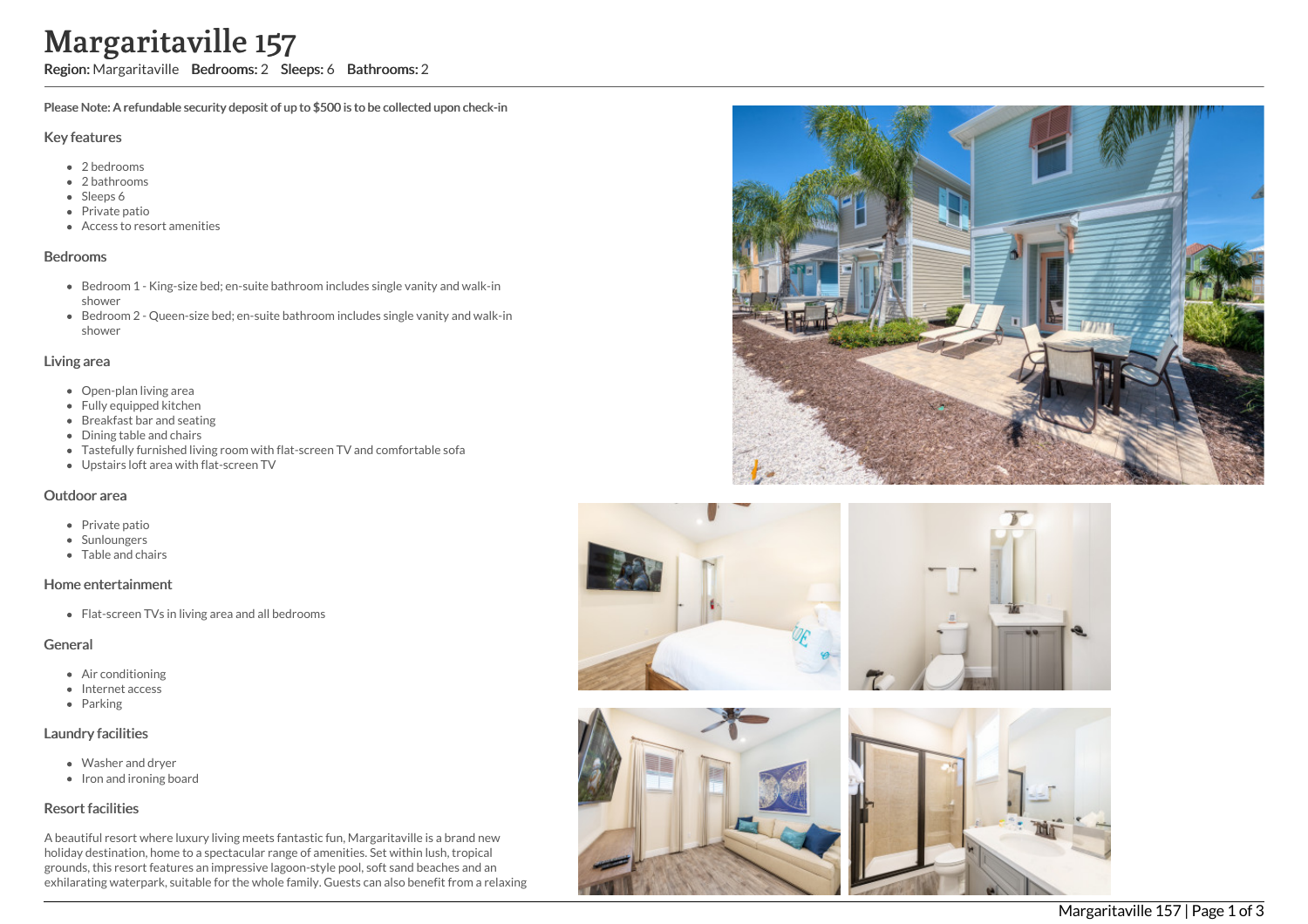spa, a fitness center and plenty of kids clubs with activities to suit all ages. Furthermore, the entertainment district offers a wide range of first-class shopping, dining and lounge experiences, all within walking distance of your holiday home and there's a complimentary shuttle to the theme parks.

## Places of interest

- Disney World 5.1 miles
- Universal Studios 16.7 miles
- Sea World 11.7 miles
- Orlando International Airport 24.5 miles

Parts of the Margaritaville Hotel are currently under construction. Apologies for any disturbance or inconvenience this may cause during your stay at Margaritaville Resort, Orlando.